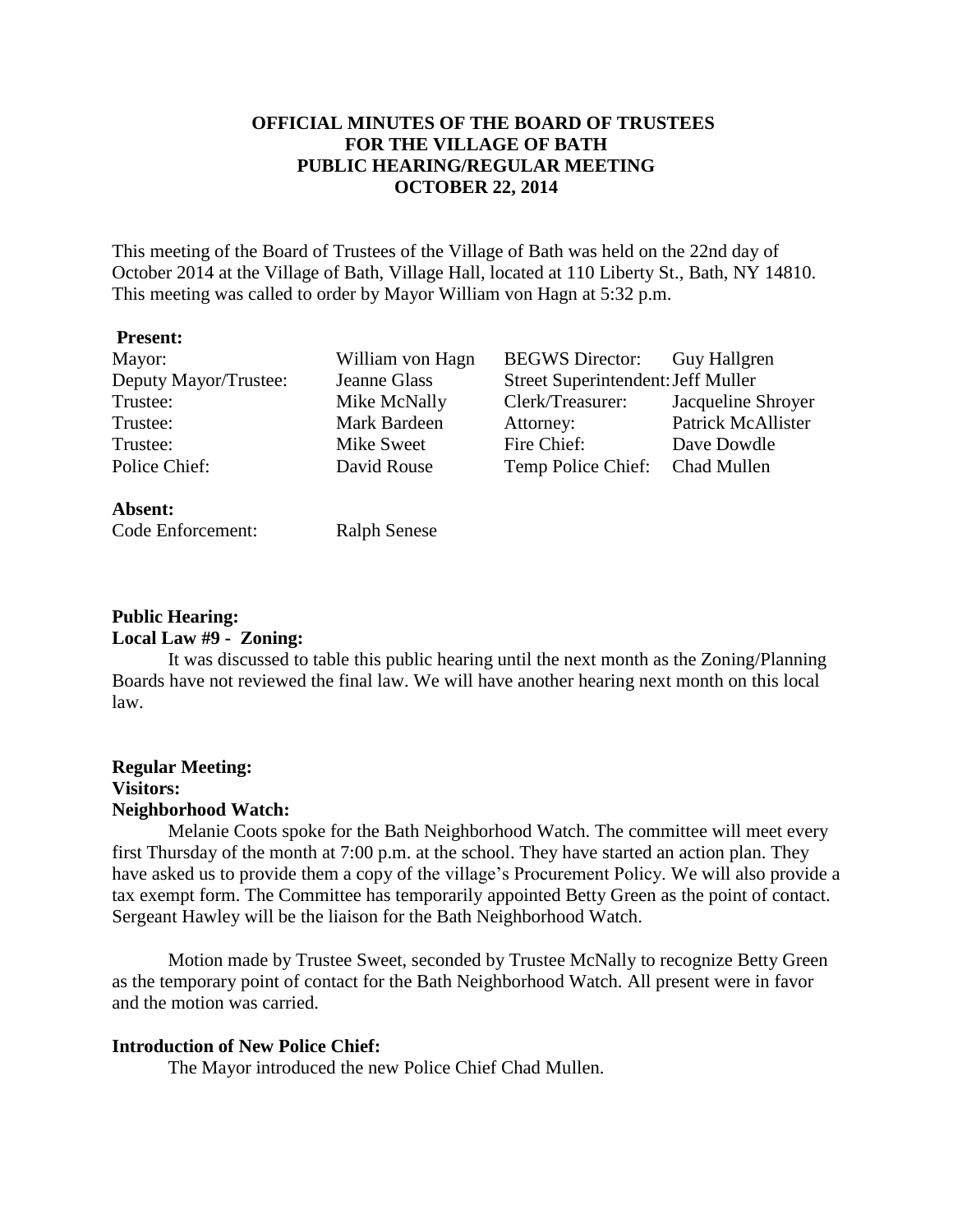## **Correspondence:**

## **Raven Luis Emmet – Vending Permit Authorization:**

Motion made by Trustee Sweet, seconded by Trustee Glass to approve the request for a vending permit to Raven Luis Emmet as long as he is off the sidewalk and not on Liberty Street. All present were in favor and the motion was carried.

## **Audit of Bills:**

Motion made by Trustee Sweet, seconded by Trustee Glass to approve the payment of the Village bills in the amount of \$205,237.26. All present were in favor and the motion was carried.

## **New Business:**

## **Local Law 9 – Zoning Mixed Use:**

Motion made by Trustee Bardeen, seconded by Trustee McNally to table the local law until next month's meeting on November 17, 2014 at 5:30 p.m. All present were in favor and the motion was carried.

## **Resolution for Village Election March 18, 2014:**

Motion made by Trustee Bardeen, seconded by Trustee Sweet resolving that the annual village election will be held on Wednesday, March 18, 2014 from 12:00 noon until 9:00 p.m. to fill the vacancies of two trustees for the terms of April 1, 2015 through March 31, 2017. All present were in favor and the motion was carried.

## **Disposal of Bicycles:**

Motion made by Trustee Sweet, seconded by Trustee Glass to approve the disposal of the bicycles to the county auction. All present were in favor and the motion was carried.

## **Tractor Purchase:**

Motion made by Trustee Bardeen, seconded by Trustee Sweet to approve Street Superintendent, Jeff Muller, to go out to bid for a new Tractor. All present were in favor and the motion was carried.

# **SEQR Resolution for Parking Lot:**

At a regular meeting of the Board of Trustees of the Village of Bath, Steuben County, New York, held in the Village Hall, 110 Liberty Street, Bath, New York, at 5:30 p.m., prevailing time, on October 22, 2014.

| <b>PRESENT:</b> | Mayor von Hagn         |  |
|-----------------|------------------------|--|
|                 | Trustee Glass          |  |
|                 | <b>Trustee Bardeen</b> |  |
|                 | <b>Trustee Sweet</b>   |  |
|                 | <b>Trustee McNally</b> |  |
|                 |                        |  |

 $ABSENT:$ 

The following resolution was offered by  $\Gamma$ rustee Glass\_\_\_\_\_\_\_\_\_\_\_\_\_\_\_\_\_\_, who moved its adoption, seconded by \_\_\_\_\_\_Trustee Sweet \_\_\_\_\_\_\_\_\_\_\_\_\_\_\_\_, to-wit: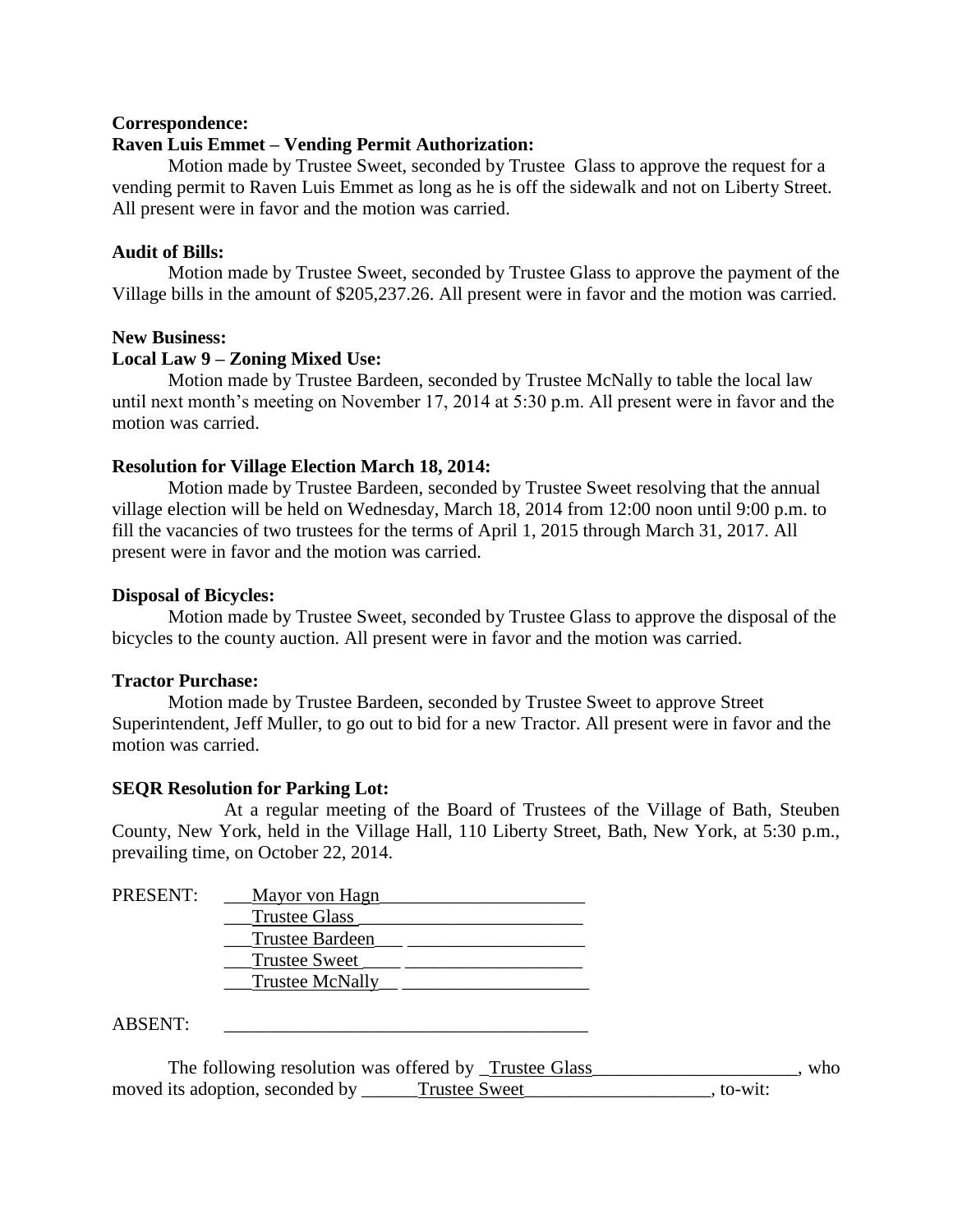# **RESOLUTION OF THE BOARD OF TRUSTEES OF THE VILLAGE OF BATH, STEUBEN COUNTY, NEW YORK (THE "VILLAGE") CLASSIFYING CERTAIN IMPROVEMENTS TO THE VILLAGE OF BATH MUNICIPAL PARKING LOT AS A "TYPE II" ACTION PURSUANT THE STATE ENVIRONMENTAL QUALITY REVIEW ACT**

WHEREAS, the Village of Bath (the "Village") has proposed the undertaking of improvements to the Village of Bath Municipal Parking Lot behind the store fronts on Liberty Street between Liberty Street and Gansevoort Street and between Steuben Street and William Street within said Village consisting of repaving of the parking lot, drainage repairs and improvements, improvements to the existing bus stop, lighting and access improvements, and any ancillary or related work required in connection therewith, and any engineering and other preliminary costs, legal expenses and other costs incidental to the financing thereof (collectively, the "Project"); and

WHEREAS, the Board now intends to determine as to the classification of the Project as a "Type II" action under Article 8 of the New York State Environmental Conservation Law and 6 NYCRR, Part 617 (collectively, "SEQRA").

NOW, THEREFORE, THE BOARD OF TRUSTEES OF THE VILLAGE OF BATH, STEUBEN COUNTY, NEW YORK, HEREBY RESOLVES (by the favorable vote of at least two-thirds of all the members of such Board), AS FOLLOWS:

SECTION 1. Based upon its review of the materials and records of the Village, the Board hereby determines that the proposed Project constitutes a "Type II" action under SEQRA  $(6 \text{ NYCRR } 617.5(c)(2)$  and  $(8)$ ), and that no further actions or proceedings by the Village are required to be taken under SEQRA with respect to such Project or the financing thereof.

SECTION 2. This resolution shall take effect immediately upon its adoption.

The following vote was taken and recorded in the public or open session of said meeting, which resulted as follows:

|                        | AYES: | NAYS: |
|------------------------|-------|-------|
| Mayor von Hagn         | X     |       |
| <b>Trustee Glass</b>   | X     |       |
| <b>Trustee Bardeen</b> | X     |       |
| <b>Trustee Sweet</b>   | X     |       |
| <b>Trustee McNally</b> | Y     |       |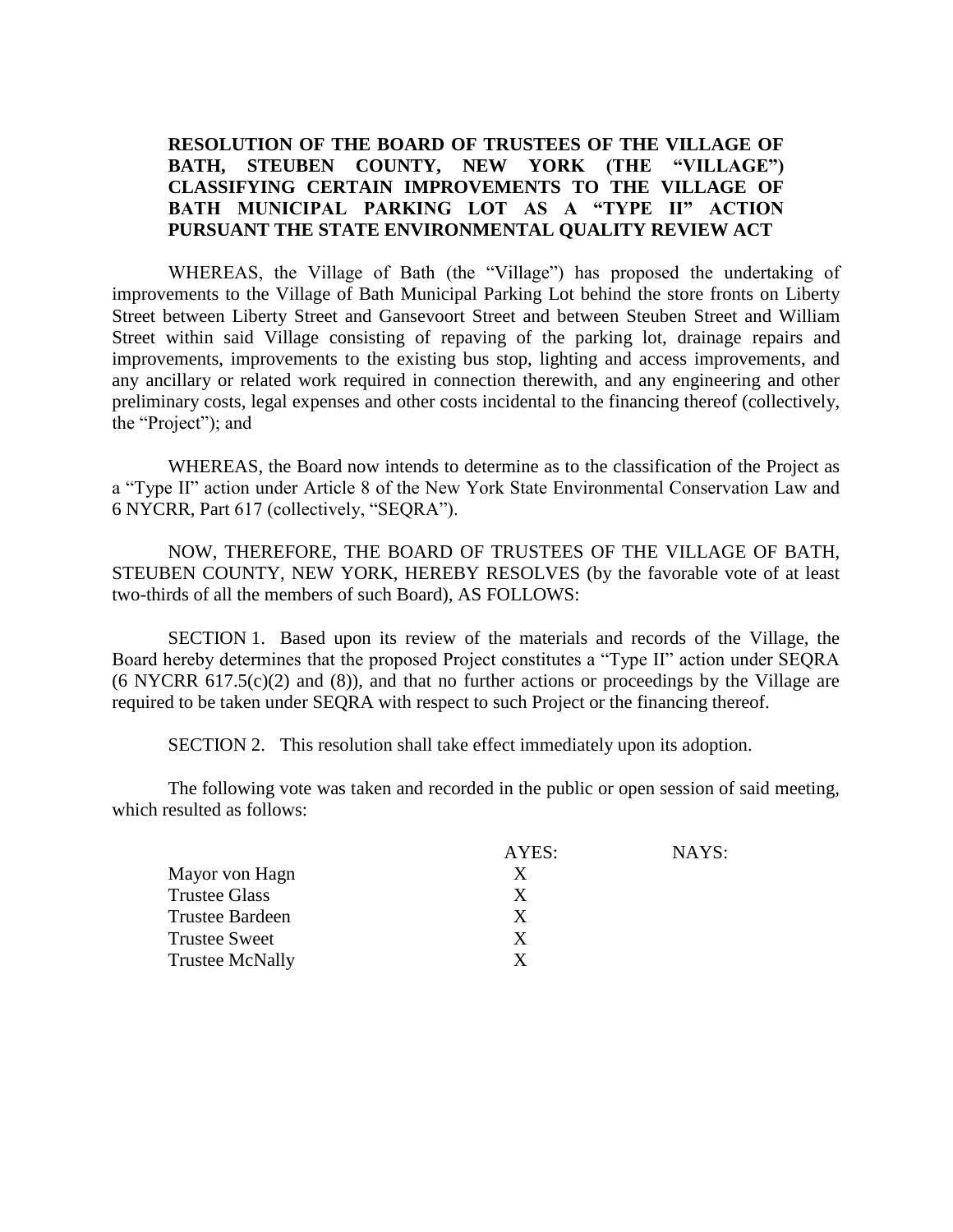#### **Bond Resolution for Parking Lot:**

At a regular meeting of the Board of Trustees of the Village of Bath, Steuben County, New York, held at the Village of Bath, 110 Liberty Street, Bath, New York, on October 22, 2014

| PRESENT:       | Mayor von Hagn         |  |
|----------------|------------------------|--|
|                | <b>Trustee Glass</b>   |  |
|                | <b>Trustee Bardeen</b> |  |
|                | <b>Trustee Sweet</b>   |  |
|                | Trustee McNally        |  |
| <b>ABSENT:</b> |                        |  |

The following resolution was offered by Trustee Sweet who moved its adoption, seconded by \_\_\_\_\_\_\_Trustee Bardeen\_\_\_\_\_\_\_\_\_\_\_\_\_\_\_\_, to-wit:

# **BOND RESOLUTION OF THE BOARD OF TRUSTEES OF THE VILLAGE OF BATH, STEUBEN COUNTY, NEW YORK (THE "VILLAGE"), AUTHORIZING THE ISSUANCE OF UP TO \$800,000 IN SERIAL BONDS OF THE VILLAGE TO FINANCE THE COST OF CERTAIN IMPROVEMENTS TO THE VILLAGE OF BATH MUNICIPAL PARKING LOT; STATING THE MAXIMUM ESTIMATED COST THEREOF IS \$1,110,000; AND APPROPRIATING SAID AMOUNT THEREFOR**

WHEREAS, the Board of Trustees (the "Board") the Village of Bath, Steuben County, New York (the "Village") proposes to authorize the issuance of \$800,000 in serial bonds of the Village to finance the estimated cost of certain improvements to the Village's municipal parking lot; and

WHEREAS, the Board, acting as lead agency under the State Environmental Quality Review Act and the regulations thereunder ("SEQRA"), by resolution adopted October 22, 2014 immediately prior to the adoption of this resolution, determined that the actions to be undertaken as part of the Project constitute a "Type II" action within the meaning of SEQRA, and that no further actions need to be undertaken under SEQRA in connection with the Project; and

WHEREAS, the Board now wishes to appropriate funds for the Project and to authorize the issuance of the Village's serial bonds and bond anticipation notes to be issued to finance said appropriation.

NOW, THEREFORE, THE VILLAGE BOARD OF TRUSTEES OF THE VILLAGE OF BATH, STEUBEN COUNTY, NEW YORK HEREBY RESOLVES (by the affirmative vote of not less than two-thirds of all the members of such body), AS FOLLOWS:

SECTION 1. The Village is hereby authorized to undertake the estimated cost of certain improvements to the Village of Bath's Municipal Parking Lot behind the store fronts on Liberty Street between Liberty Street and Gansevoort Street and between Steuben Street and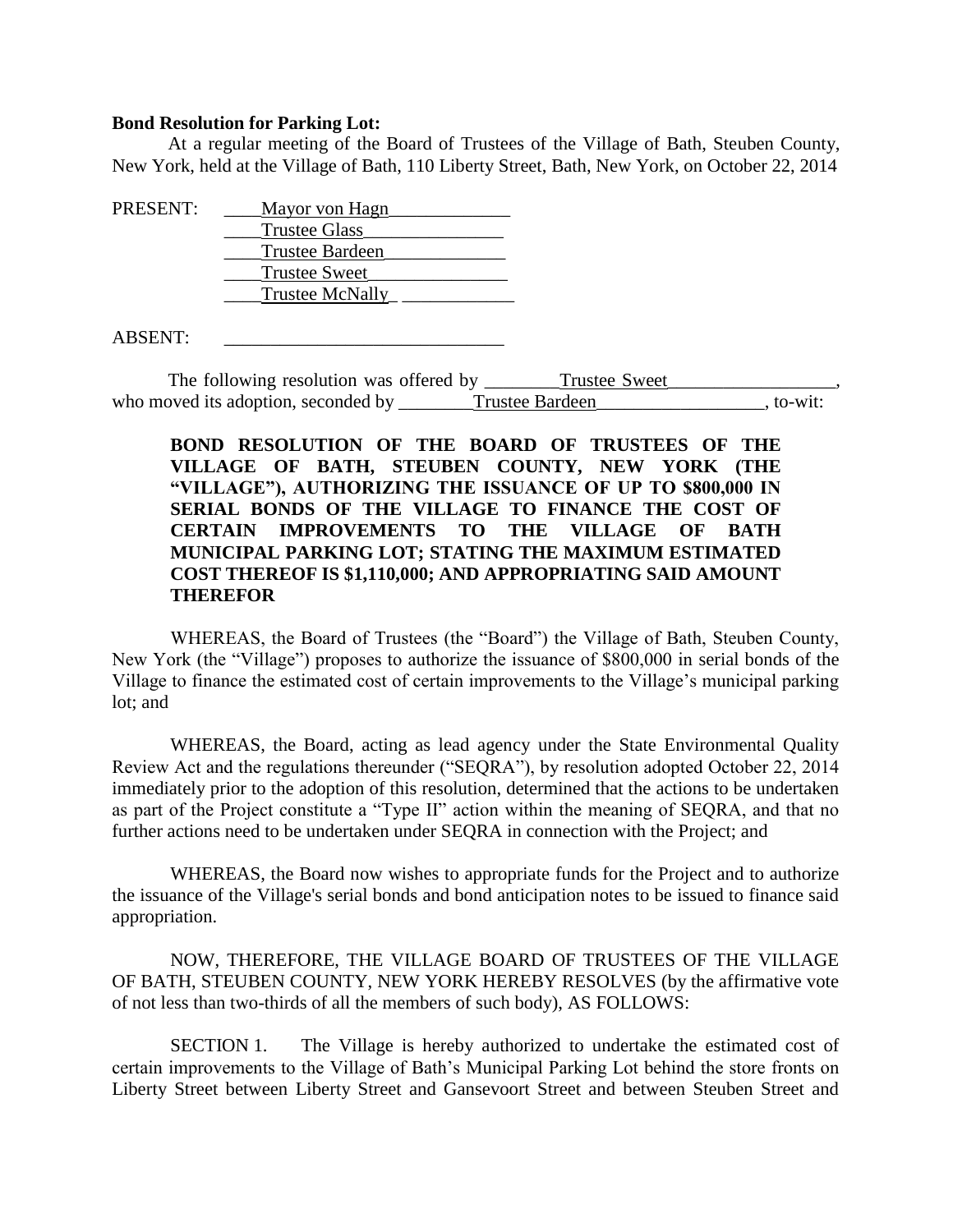William Street within said Village consisting of repaving of the parking lot, drainage repairs and improvements, improvements to the existing bus stop, lighting and access improvements, and any ancillary or related work required in connection therewith, and any engineering and other preliminary costs, legal expenses and other costs incidental to the financing thereof (collectively, the "Project"). It is hereby determined that the maximum estimated cost of the aforementioned specific object or purpose is \$1,110,000, said amount is hereby appropriated therefor and the plan for the financing thereof shall consist of (i) the issuance of the \$800,000 in serial bonds of the Village authorized to be issued pursuant to this resolution or bond anticipation notes issued in anticipation of such bonds, (ii) the expenditure of \$150,000 in grant monies to be received by the Village from the Appalachian Regional Commission, (iii) the application of \$160,000 in current funds of the Village, and (iv) unless paid from other sources, the levy and collection of taxes on all taxable real property of the Village to pay the principal of such bonds or notes and the interest thereon as the same become due and payable.

SECTION 2. Serial bonds of the Village in the principal amount of \$800,000 are hereby authorized to be issued pursuant to provisions of Local Finance Law, constituting Chapter 33-a of the Consolidated Laws of the State of New York (the "Law") to finance said appropriation.

SECTION 3. It is hereby determined that the period of probable usefulness for the aforementioned specific objects or purposes is ten (10) years, pursuant to subdivision 20(f). of paragraph a. of Section 11.00 of the Law.

SECTION 4. The temporary use of available funds of the Village, not immediately required for the purpose or purposes for which the same were borrowed, raised or otherwise created, is hereby authorized pursuant to Section 165.10 of the Law, for the capital purposes described in this resolution. The Village shall reimburse such expenditures with the proceeds of the bonds or bond anticipation notes authorized by this resolution. This resolution shall constitute a declaration of official intent to reimburse the expenditures authorized herein with the proceeds of the bonds and bond anticipation notes authorized herein, as required by United States Treasury Regulations Section 1.150-2.

SECTION 5. The final maturity of the bonds herein authorized to be issued shall be in excess of five (5) years measured from the date of issuance of the first serial bond or bond anticipation note issued pursuant to this resolution.

SECTION 6. Each of the serial bonds authorized by this resolution and any bond anticipation notes issued in anticipation of said bonds shall contain the recital of validity prescribed by Section 52.00 of the Law and said serial bonds and any bond anticipation notes issued in anticipation of said bonds shall be general obligations of the Village, payable as to both principal and interest by a general tax upon all the real property within the Village subject to applicable statutory limits, if any. The faith and credit of the Village are hereby irrevocably pledged to the punctual payment of the principal and interest on said serial bonds and bond anticipation notes and provisions shall be made annually in the budget of the Village by appropriation for (a) the amortization and redemption of the bonds and bond anticipation notes to mature in such year and (b) the payment of interest to be due and payable in such year.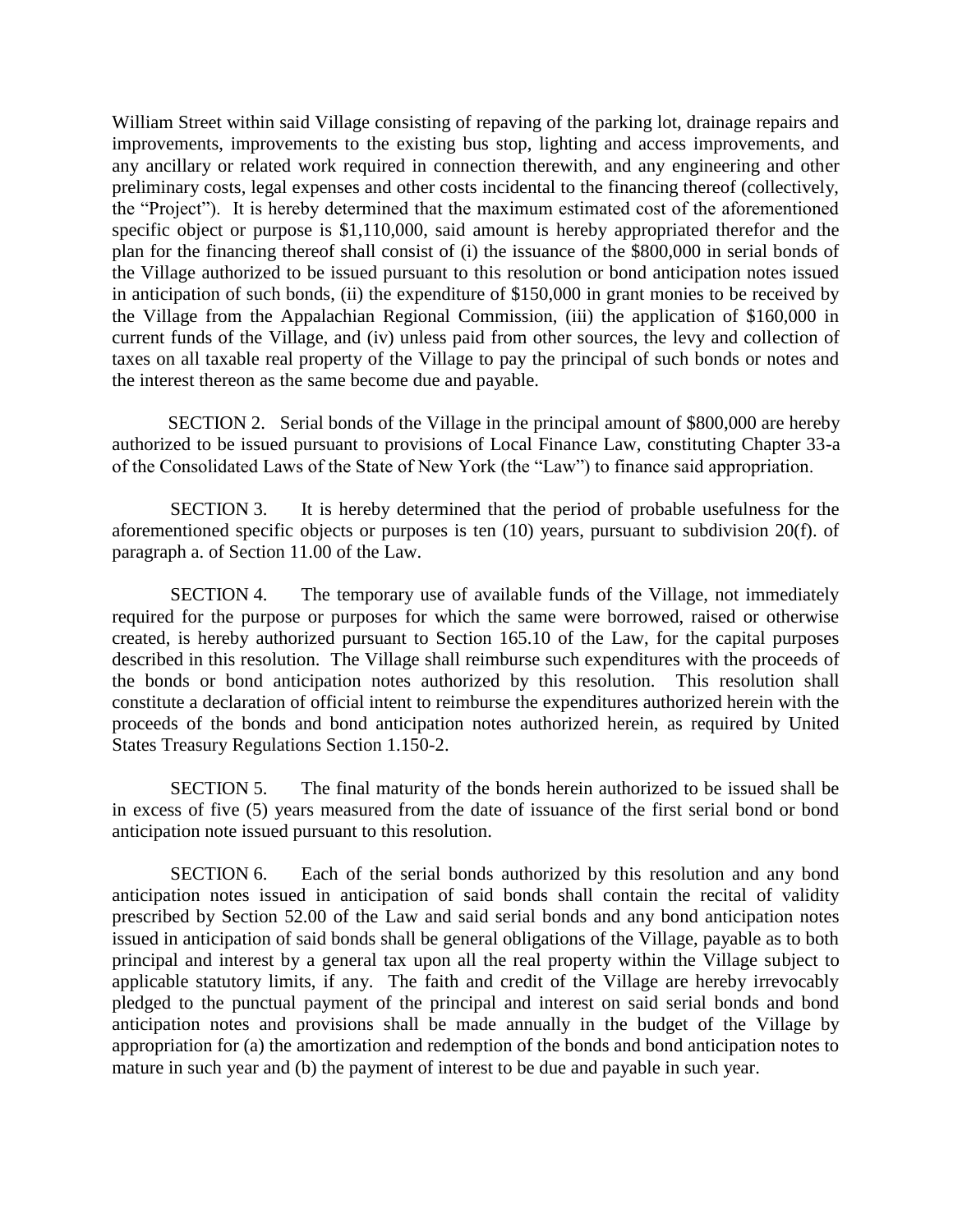SECTION 7. Subject to the provisions of this resolution and of the Law, pursuant to the provisions of Section 30.00 relative to the authorization of the issuance of serial bonds and bond anticipation notes or the renewals of said obligations and of Sections 21.00, 50.00, 54.90, 56.00 through 60.00, 62.10 and 63.00 of the Law, the powers and duties of the Village Board relative to authorizing serial bonds and bond anticipation notes and prescribing terms, form and contents as to the sale and issuance of bonds herein authorized, including without limitation the determination of whether to issue bonds having substantially level or declining debt service and all matters related thereto, and of any bond anticipation notes issued in anticipation of said bonds, and the renewals of said bond anticipation notes, are hereby delegated to the Treasurer, as the chief fiscal officer of the Village (the "Treasurer"). Such notes shall be of such terms, form and contents as may be prescribed by said Treasurer consistent with the provisions of Local Finance Law. Further, pursuant to paragraph b. of Section 11.00 of the Law, in the event that bonds to be issued for any of the objects or purposes authorized by this resolution are combined for sale, pursuant to paragraph c. of Section 57.00 of the Law, with bonds to be issued for any of the other objects or purposes authorized by this resolution and/or with bonds to be issued for one or more objects or purposes authorized by other resolutions of the Board, then the power of the Board to determine the "weighted average period of probable usefulness" (within the meaning of paragraph a. of Section 11.00 of the Law) for such combined objects or purposes is hereby delegated to the Treasurer, as the chief fiscal officer of the Village.

SECTION 8. The Treasurer is hereby further authorized to take such actions and execute such documents as may be necessary to ensure the continued status of the interest on the bonds authorized by this resolution and any notes issued in anticipation thereof, as excludable from gross income for federal income tax purposes pursuant to Section 103 of the Internal Revenue Code of 1986, as amended (the "Code") and to designate the bonds authorized by this resolution and any notes issued in anticipation thereof, if applicable, as "qualified tax-exempt bonds" in accordance with Section 265(b)(3)(B)(i) of the Code.

SECTION 9. The Treasurer is further authorized to enter into a continuing disclosure undertaking with or for the benefit of the initial purchasers of the bonds or notes in compliance with the provisions of Rule 15c2-12, promulgated by the Securities and Exchange Commission pursuant to the Securities Exchange Act of 1934.

SECTION 10. The intent of this resolution is to give the Treasurer sufficient authority to execute those applications, agreements and instruments, or to do any similar acts necessary to effect the issuance of the aforesaid serial bonds or bond anticipation notes without resorting to further action of the Board.

SECTION 11. In accordance with Section 36.00 of the Law, this resolution is subject to a permissive referendum in the manner prescribed by Article Nine of the Village Law of the State of New York (the "Village Law"). The Village Clerk is authorized and directed, within ten (10) days after the date of adoption of this resolution by the Board of Trustees, to post and publish a notice with respect to this resolution satisfying the requirements of Section 9-900 of the Village Law, which shall set forth the date of adoption of this resolution, shall contain an abstract hereof, and shall specify that this resolution was adopted subject to a permissive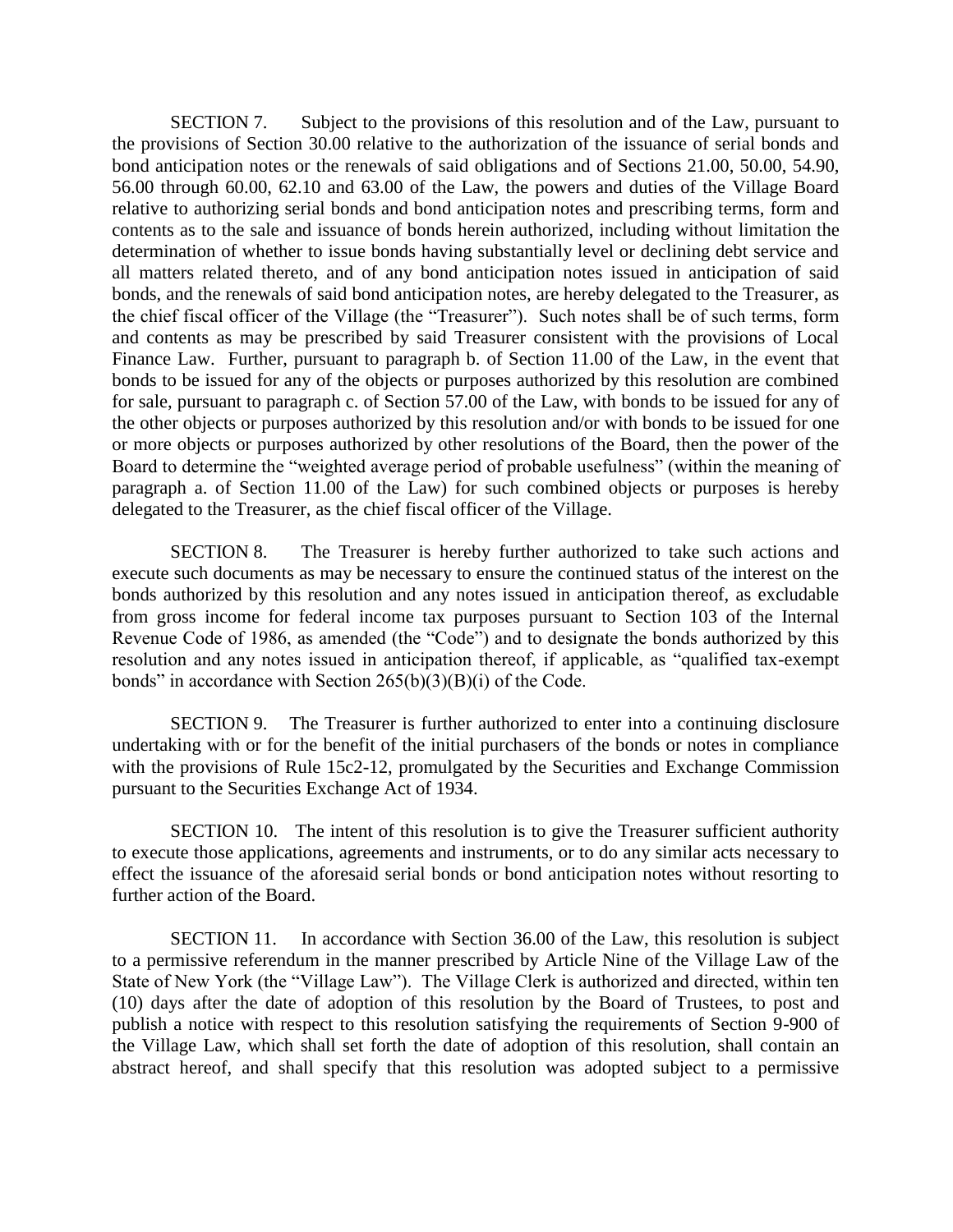referendum. Such notice shall be published in the official newspaper of the Village for such purposes.

SECTION 12. In accordance with the Village Law, this resolution will take effect thirty (30) days after the date of its adoption, unless prior to the close of such thirty-day period there is filed with the Village Clerk a petition, subscribed and acknowledged by at least twenty percent (20%) of the qualified electors of the Village, as shown on the Village's register of electors for the last general Village election, protesting against this resolution and requesting that it be submitted for approval or disapproval by the qualified electors of the Village. If such a qualifying petition is filed, a proposition for approval of this resolution shall be submitted at a regular election held not less than ten (10) and not more than sixty (60) days after the filing of such petition.

SECTION 13. The validity of the bonds authorized by this resolution and of any bond anticipation notes issued in anticipation of said bonds may be contested only if:

(a) such obligations are authorized for an object or purpose for which the Village is not authorized to expend money; or

(b) the provisions of law which should be complied with at the date of the publication of such resolution are not substantially complied with,

and an action, suit or proceeding contesting such validity is commenced within twenty (20) days after the date of such publication; or

(c) such obligations are authorized in violation of the provisions of the constitution.

SECTION 14. As soon as reasonably possible after the date that this resolution takes effect, the Village Clerk is hereby authorized and directed to cause a copy of this resolution, or a summary thereof, to be published in full in the official newspaper of the Village for such purposes, together with a notice of the Village Clerk in substantially the form provided in Section 81.00 of the Law.

The following vote was taken and recorded in the public or open session of said meeting:

|                        | AYES: | NAYS: |
|------------------------|-------|-------|
| Mayor von Hagn         | X     |       |
| <b>Trustee Glass</b>   | X     |       |
| Trustee Bardeen        | X     |       |
| <b>Trustee Sweet</b>   | X     |       |
| <b>Trustee McNally</b> |       |       |

Date: October 22, 2014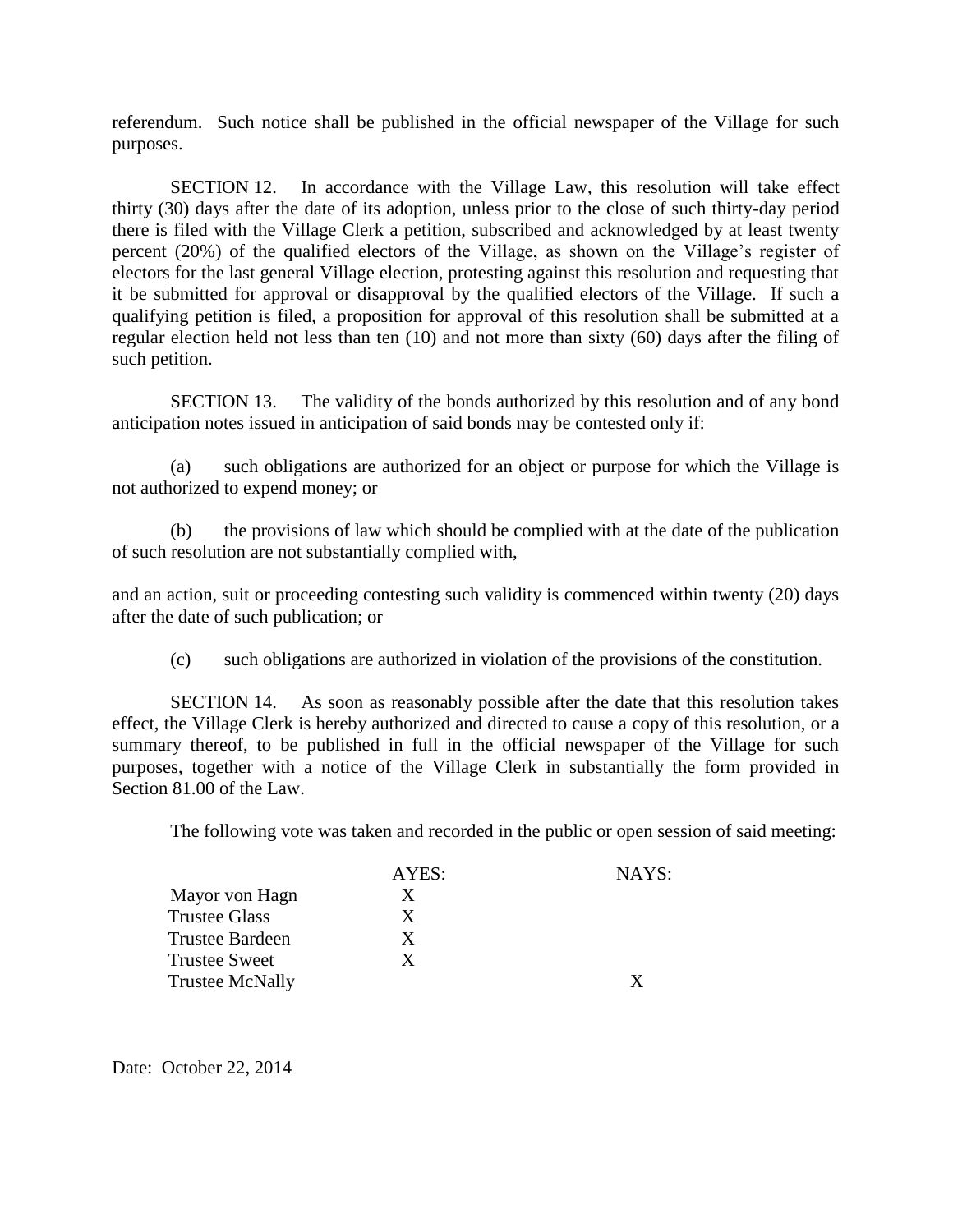## **Letter from Mayor supporting Historical Property:**

Motion made by Trustee Bardeen, seconded by Trustee Glass authorizing the Mayor to sign a letter supporting a property to be placed on the historical registry. All present were in favor and the motion was carried.

## **Letter regarding Engineer Review for Mossy Bank Pond:**

Motion made by Trustee Glass, seconded by Trustee Bardeen authorizing the Mayor to sign a letter regarding an engineer review for Mossy Bank Pond. All present were in favor and the motion was carried.

## **Steuben County Agreement – Hotel/Motel Visits:**

Motion made by Trustee Glass, seconded by Trustee McNally to approve the Steuben County Agreements for Hotel/Motel visits for September 1, 2014 through August 31, 2015. All present were in favor and the motion was carried.

## **Steuben County Agreement – Grant Monies:**

Motion made by Trustee Sweet, seconded by Trustee Bardeen to approve the Steuben County Agreements for grant money for January 1, 2014 through December 31, 2014 for Youth Development funding, to include Bath Community Child Day Care, Bath Police Youth Intervention, and John B. Southard Recreation. All present were in favor and the motion was carried.

# **Old Business:**

## **Cohen Law Group:**

The Board of Trustees have decided to pass on this opportunity for a franchise fee audit. At a cost of 4500.00 there was no guarantee that the audit would produce a benefit to the Village.

## **Budget Discussion:**

A budget suggestion was made to add to code enforcement to do more inspections to keep all buildings in the village up to date.

# **Adjourn Regular Meeting/Executive Session:**

Motion made by Trustee Glass, seconded by Trustee Bardeen to adjourn the regular meeting of the Board of Trustees of the Village of Bath at 7:30 p.m. to go into executive session to update the board on PBA negotiations and to discuss a contract to hire Dave Rouse on an as needed basis to aid Chief Mullen All present were in favor and the motion was carried.

## **Return to Regular Session:**

Motion made by Trustee Glass, seconded by Trustee Bardeen to return to regular session at 7:40 p.m. All present were in favor and the motion was carried.

## **Police Chief Consulting:**

Motion made by Trustee Bardeen, seconded by Trustee Sweet to approve up to 20 hours per week from October 29, 2014 through December 1, 2014 at a rate of pay of \$45.00 per hour